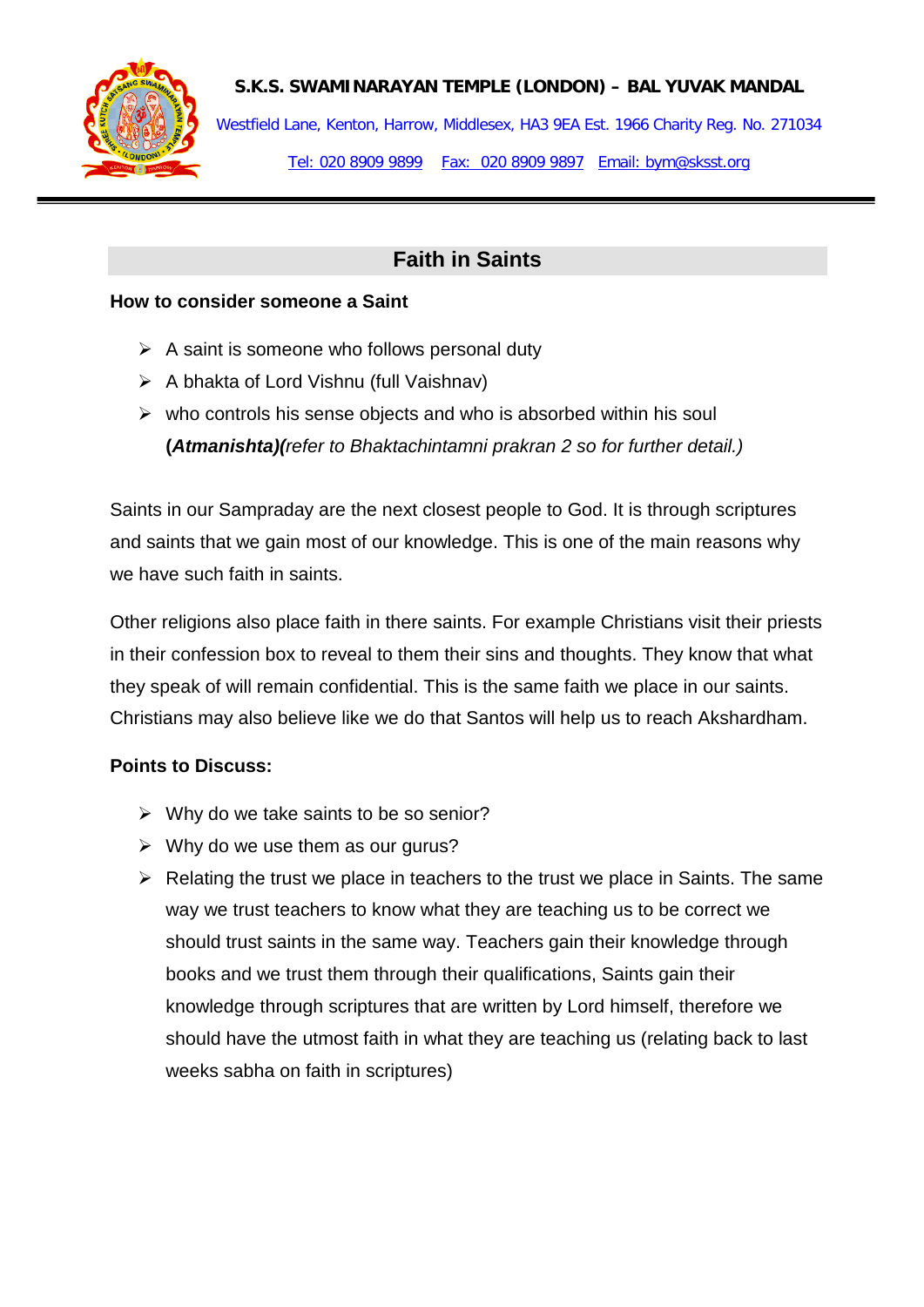

# **S.K.S. SWAMINARAYAN TEMPLE (LONDON) – BAL YUVAK MANDAL**

Westfield Lane, Kenton, Harrow, Middlesex, HA3 9EA Est. 1966 Charity Reg. No. 271034 Tel: 020 8909 9899 Fax: 020 8909 9897 Email: bym@sksst.org

## **What can saints do for us?**

The scripture are like the instruction manual to everything in existence. The concept of Vedic authority is that they do not tell us what to do and what not to do. It is like an Atlas, it shows different places and how to get to them (if u takes this road you will get to this place). The saints are like the people that know the atlas inside out. If someone has been to a destination many times and fully studied the route would you trust them or would you guess your way there.

There are specific people to help guide you in every aspect of life e.g. teachers, coaches, business leaders and many others. But for the ultimate achievement there have to be qualified professionals, which are the saint's.

A quote from the **Shrimad Bhagwat:**

*"O Lord! Whenever there is destruction of morality and faith in mankind, people seek the company of a realised soul for the upliftment of the self... Those who listen with their hearts and ears to the spiritual discourses from the mouth of a Sant, open themselves to a path of salvation through their faith and devotion to God."*

The company of such a saint instils Bhakti in mankind, restoring purity and morality in the hearts of many. Therefore he is uplifted and freed from the bondages of *Sansaar* (worldly life).